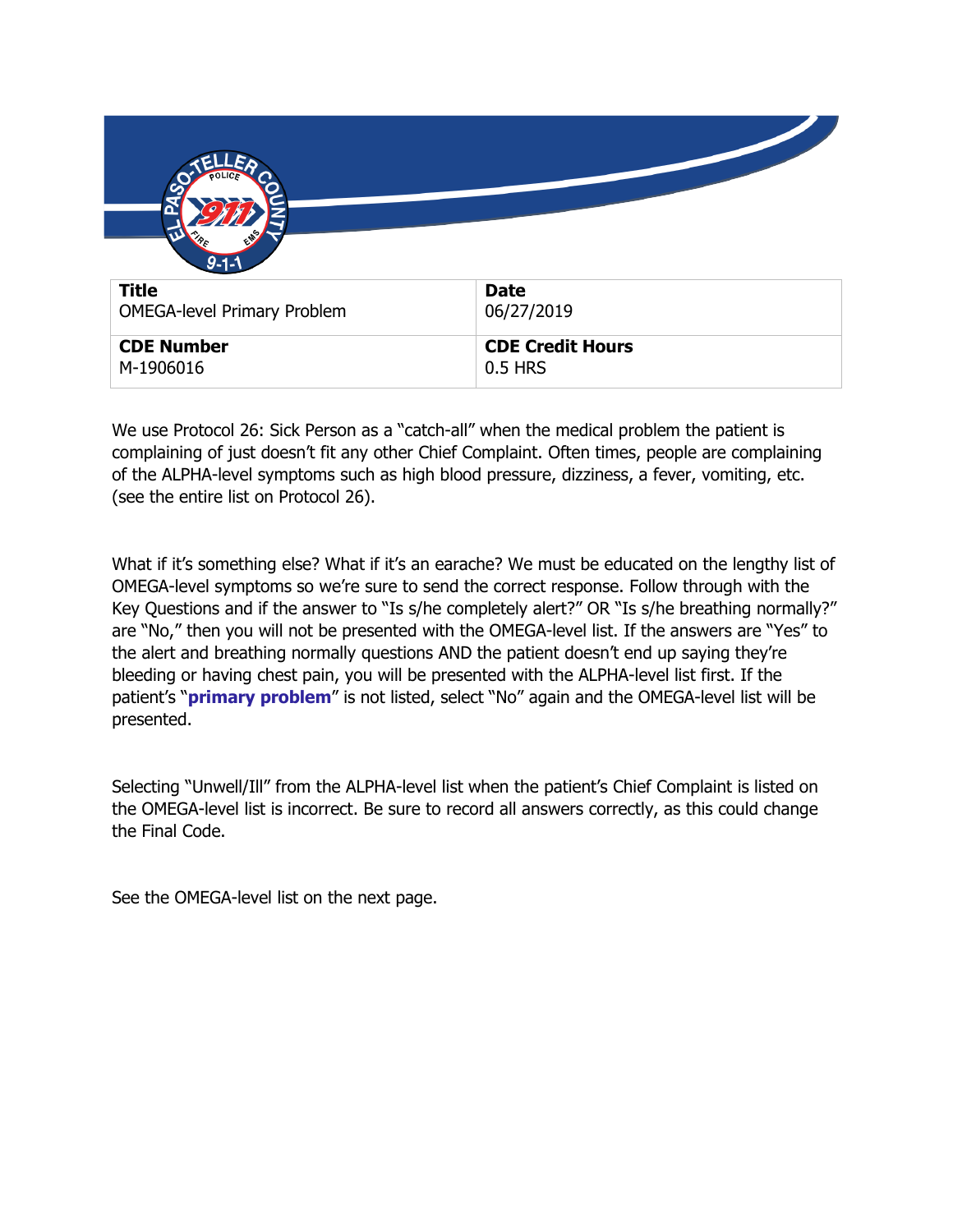

| 6. Ø A listed OMEGA-level NON-PRIORITY<br>complaint (2-28)?                                                                                                                                                                                                                                                                                                                                                                                                                                                                                                                                                                                                                                                                                                                                                                                                                                                                                                                           | No (enter problem description):<br>2) Boils<br>3) Bumps (non-traumatic)<br>€ |            | ۸<br>$\rightarrow$        |
|---------------------------------------------------------------------------------------------------------------------------------------------------------------------------------------------------------------------------------------------------------------------------------------------------------------------------------------------------------------------------------------------------------------------------------------------------------------------------------------------------------------------------------------------------------------------------------------------------------------------------------------------------------------------------------------------------------------------------------------------------------------------------------------------------------------------------------------------------------------------------------------------------------------------------------------------------------------------------------------|------------------------------------------------------------------------------|------------|---------------------------|
| <b>Additional Info</b><br><b>Problem Suffixes</b><br><b>KQ Answers</b>                                                                                                                                                                                                                                                                                                                                                                                                                                                                                                                                                                                                                                                                                                                                                                                                                                                                                                                | Determinants w/ Suffixes                                                     | Det. Codes | <b>CC Selection Rules</b> |
| <b>NON-PRIORITY Complaints (OMEGA-level)</b><br>1. (THIS CODE NOT IN USE)<br>2. Boils<br>3. Bumps (non-traumatic)<br>4. Can't sleep<br>5. Can't urinate (without abdominal pain)<br>6. Catheter (urinary - in/out without hemorrhaging)<br>7. Constipation<br>8. Cramps/Spasms/Joint pain (in extremities and non-traumatic)<br>9. Cut-off ring request<br>10. Deafness<br>11. Defecation/Diarrhea<br>12. Earache<br>13. Enema<br>14. Gout<br>15. Hemorrhoids/Piles<br>16. Hepatitis<br>17. Hiccups<br>18. Itching<br>19. Nervous<br>20. Object stuck (nose, ear, vagina, rectum, penis)<br>21. Object swallowed (without choking or difficulty breathing, can talk)<br>22 Painful urination<br>23. Penis problems/pain<br>24. Rash/Skin disorder (without difficulty breathing or swallowing)<br>25. Sexually transmitted disease (STD)<br>26. Sore throat (without difficulty breathing or swallowing)<br>27. Toothache (without jaw pain)<br>28. Wound infected (focal or surface) |                                                                              |            |                           |

Keep in mind the complaints that are followed by text in parentheses. The additional text would cause these complaints to fall under a more specific protocol.